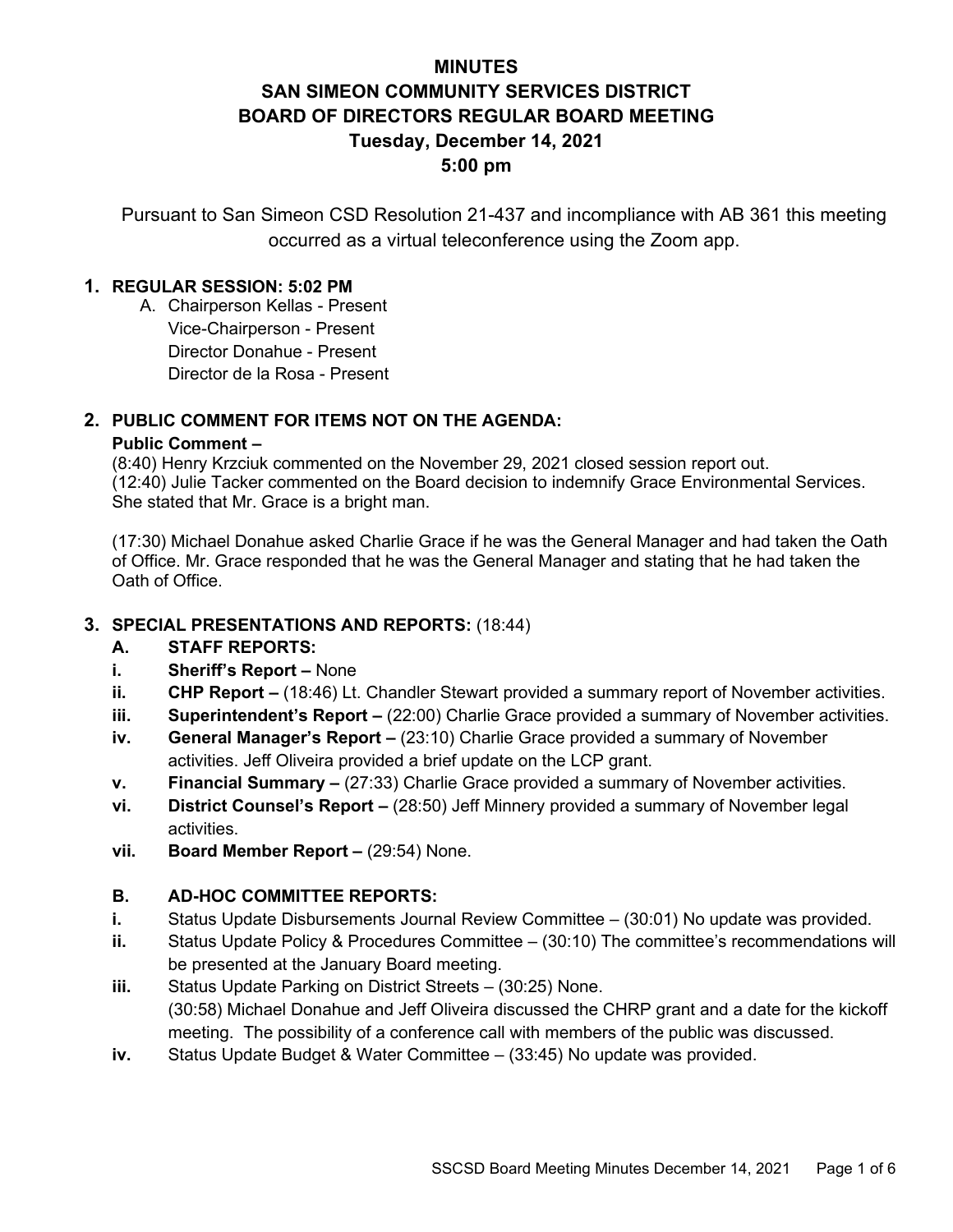## **Public Comment –**

(34:12) Julie Tacker commented. (41:00) Henry Krzciuk commented.

(43:50) Michael Donahue asked about pulling Item 4E from the consent agenda.

(44:20) Michael Cruz commented.

## **4. CONSENT AGENDA ITEMS:**

(46:18) Director Donahue, Chairperson Kellas, and Jeff Minnery discussed the process of pulling an item from the consent agenda. Jeff Minnery clarified the process. There was continued discussion about consent agenda item 4E.

- **A. REVIEW AND APPROVAL OF MINUTES FOR THE REGULAR MEETING ON NOVEMBER 9, 2021.**
- **B. REVIEW AND APPROVAL OF MINUTES FOR THE SPECIAL MEETING ON NOVEMBER 29, 2021.**
- **C. REVIEW AND APPROVAL OF DISBURSEMENTS JOURNAL.**
- **D. ADOPTION OF RESOLUTION 21-438 TO CONTINUE VIRTUAL MEETINGS PURSUANT TO THE PROVISIONS OF AB-361.**
- **E. APPROVAL OF A CONFLICT WAIVER REGARDING SB1383 AND SLO COUNTY INTEGRATED WASTE MANAGEMENT AUTHORITY (IWMA).**

(49:48) Chairperson Kellas asked that page 2 Item 3B of the November 29, 2021 minutes be corrected. Director de la Rosa's vote be reflected as a "Yes".

(50:00) Vice-Chairperson Giacoletti requested that page 7 Item 6H of the November 9, 2021 minutes be corrected. The sentence "Her and Jeff Minnery" be changed to "Jeffrey Minnery and her".

(51:35) Vice-Chairperson Giacoletti asked about several payments that were part of the disbursements journal.

Public Comment – (54:50) Henry Krzciuk commented. (57:45) Julie Tacker commented.

(1:00:21) A motion was made to approve items A-E of the consent agenda with the recommended changes to the meeting minutes.

Motion: Chairperson Kellas 2nd: Director de la Rosa Vote: 4/0 Absent: 0

Roll Call: Kellas: Yes Giacoletti: Yes de la Rosa: Yes Donahue: Yes

#### **5. PUBLIC HEARING:**

**A. SECOND READING AND ADOPTION OF ORDINANCE NO. 123 OF THE SAN SIMEON COMMUNITY SERVICES DISTRICT TO ADOPT MANDATORY SOLID WASTE, ORGANIC WASTE, AND RECYCLING MATERIALS RULES AND REGULATIONS AND MAKING A DETERMINATION OF EXEMPTION UNDER CEQA.** (1:01:12)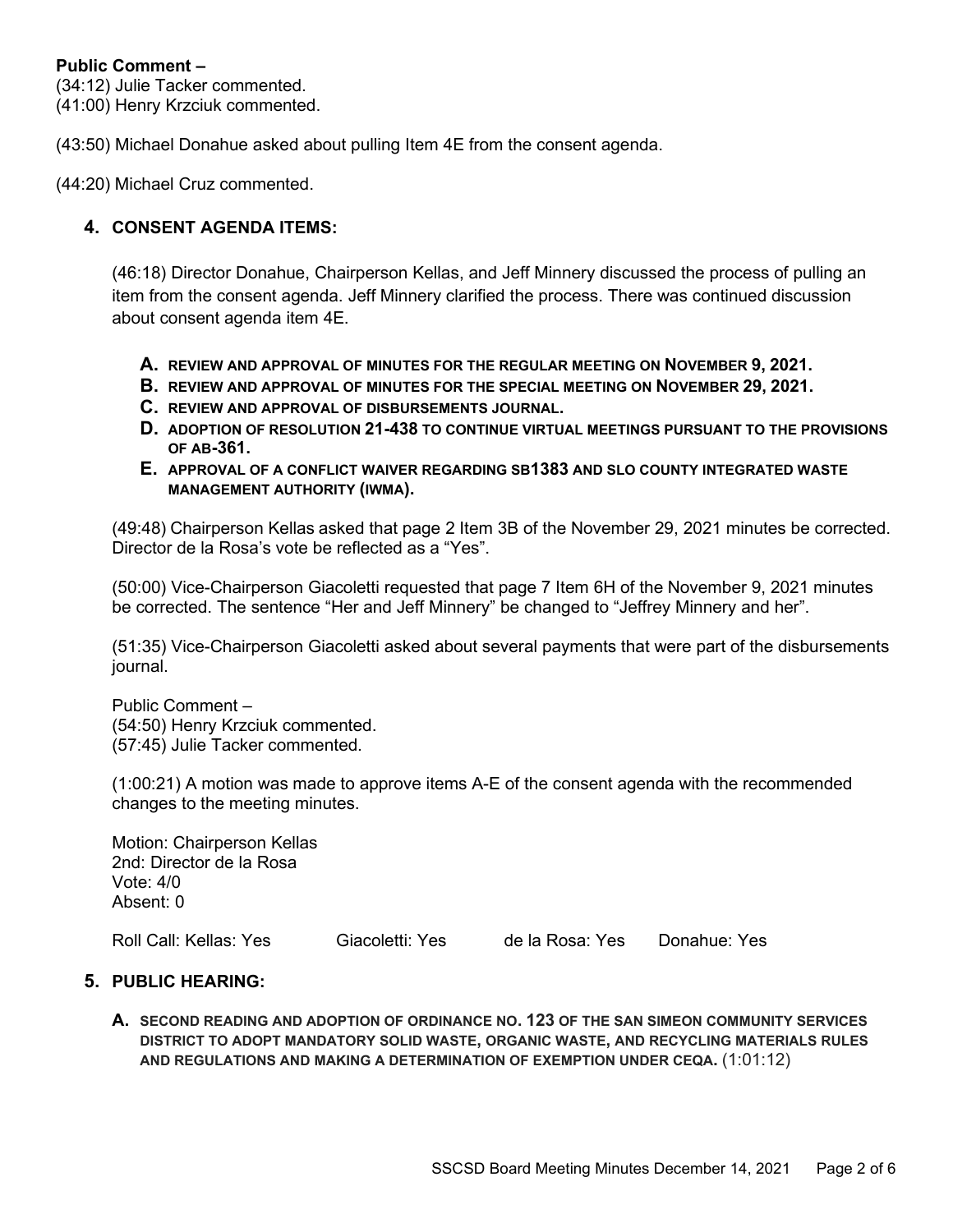(1:02:00) Director Donahue commented that this matter seemed complex and would create additional workload for staff. Jeff Minnery provided background information on the need for Ordinance No. 123.

(1:04:25) There was further discussion on this matter between Vice-Chairperson Giacoletti, Director Donahue, and Director de la Rosa.

Public Comment –

(1:09:55) Henry Krzciuk commented.

(1:13:35) Julie Tacker commented.

(1:16:35) Michael Hanchett commented.

(1:17:49) A motion was made to place a hold on the transfer of solid waste powers.

(1:18:04) Jeff Minnery provided additional information to the Board about SB1383 rules and applicable state mandates related the bill. Director Donahue and Chairperson Kellas further discussed solid waste powers.

(1:22:10) A motion was made to waive the full reading and adopt Ordinance 123 by title.

Motion: Chairperson Kellas 2nd: Director de la Rosa Vote: 4/0 Absent: 0

Roll Call: Kellas: Yes Giacoletti: Yes de la Rosa: Yes Donahue: Yes

## **6. BUSINESS ACTION ITEMS:** (1:23:20)

## **A. REVIEW OF THE DRAFT AUDIT FOR FISCAL YEAR 2020/2021.**

Public Comment – (1:25:05) Julie Tacker commented.

(1:26:15) Adam Guise reviewed the fiscal year audit.

(1:33:00) Charlie Grace and Adam Guise discussed enterprise funds and solid waste revenue. Director Donahue and Adam Guise discussed the rise in legal bills.

Public Comment – (1:36:05) Julie Tacker commented.

(1:38:40) A motion was made to approve the Draft 2020/2021 Fiscal Year audit.

Motion: Chairperson Kellas 2nd: Director de la Rosa Vote: 4/0 Absent: 0

Roll Call: Kellas: Yes Giacoletti: Yes de la Rosa: Yes Donahue: Yes

**PUBLIC HEARING ITEM CONTINUED:** (1:39:25)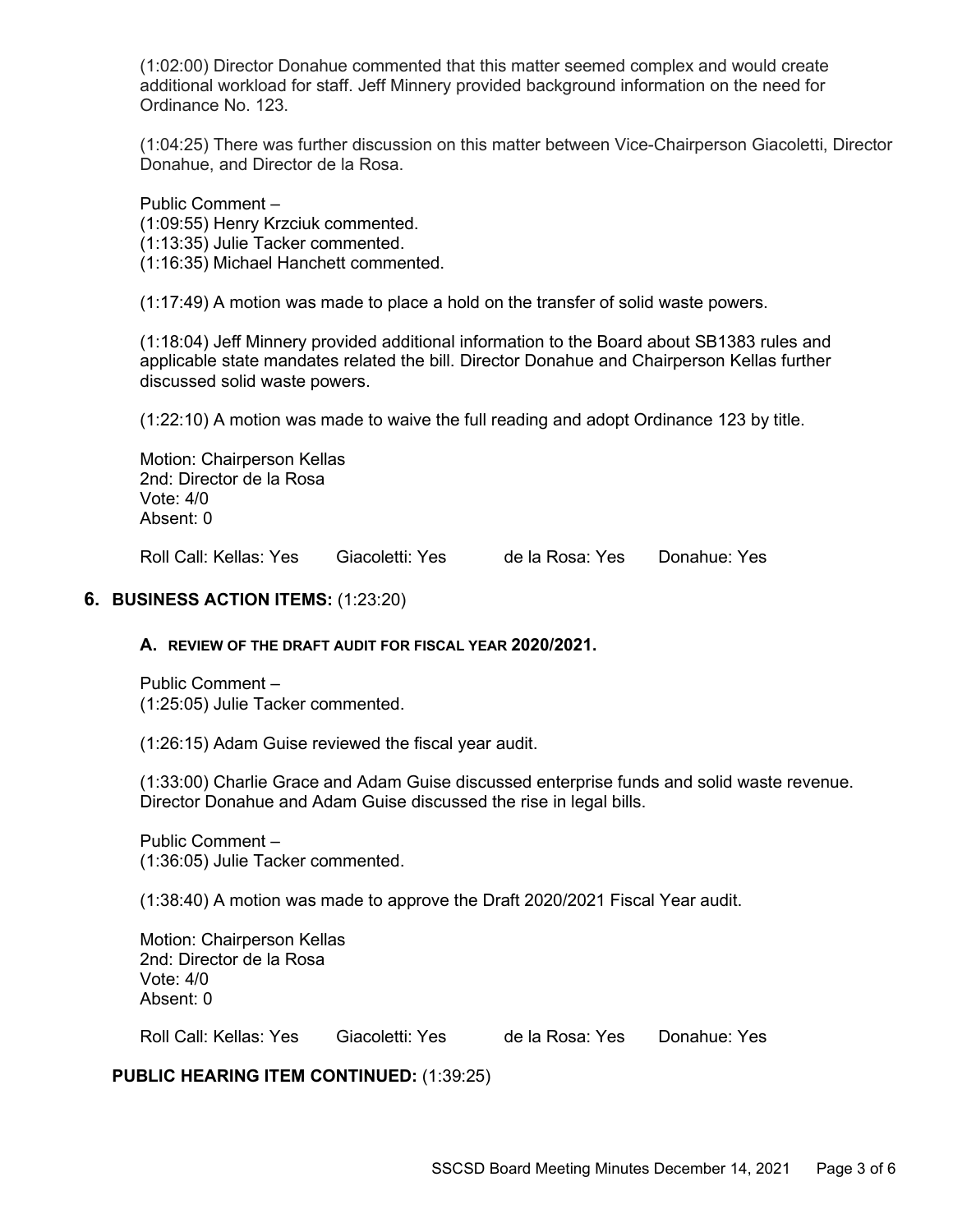**B. INTRODUCTION OF ORDINANCE NO. 122 OF THE SAN SIMEON COMMUNITY SERVICES DISTRICT TO ADOPT AN ORDINANCE REGARDING PARKING REGULATIONS.**

(1:40:00) There was discussion between Director de la Rosa, Vice-Chairperson Giacoletti, and Chairperson Kellas discussed parking on vacant lots. There was further discussion about issuance parking permits to residents.

Public Comment – (1:45:20) Henry Krzciuk commented. (1:49:05) Miguel Sandoval commented. (1:49:40) Mike Hanchett commented.

(1:51:00) There was discussion between Jeff Minnery, Director de la Rosa, and Director Donahue about camping on District sidewalks.

(1:52:50) A motion was made to approve Ordinance No. 122 with the recommended edits.

Motion: Chairperson Kellas 2nd: Director Donahue Vote: 4/0 Absent: 0

Roll Call: Kellas: Yes Giacoletti: Yes de la Rosa: Yes Donahue: Yes

#### **7. BUSINESS ACTION ITEMS:**

**B. APPROVAL FOR ATS, INC TO PERFORM STRUCTURAL INSPECTION OF THE PIPE BRIDGE NOT TO EXCEED THE AMOUNT OF \$4,000.00.** (1:54:20)

Chairperson Kellas recused herself.

(1:55:10) Charlie Grace introduced the item.

Public Comment – (1:57:01) Henry Krzciuk commented. (1:59:35) Julie Tacker commented.

(2:01:05) A motion was made to approve ATS, Inc. to perform a structural inspection of the pipe bridge not to exceed the amount of \$4,000.00.

Motion: Director de la Rosa 2nd: Director Donahue Vote: 3/0 Recused: 1 - Kellas

Roll Call: Giacoletti: Yes de la Rosa: Yes Donahue: Yes

(2:02:00) Chairperson Kellas returned.

**C. CONTINUED DISCUSSION REGARDING A PROPOSAL FROM COOPERATIVE STRATEGIES FOR REDISTRICTING SERVICES NOT TO EXCEED THE AMOUNT OF \$21,500.00.** (2:02:20) Charlie Grace introduced the item.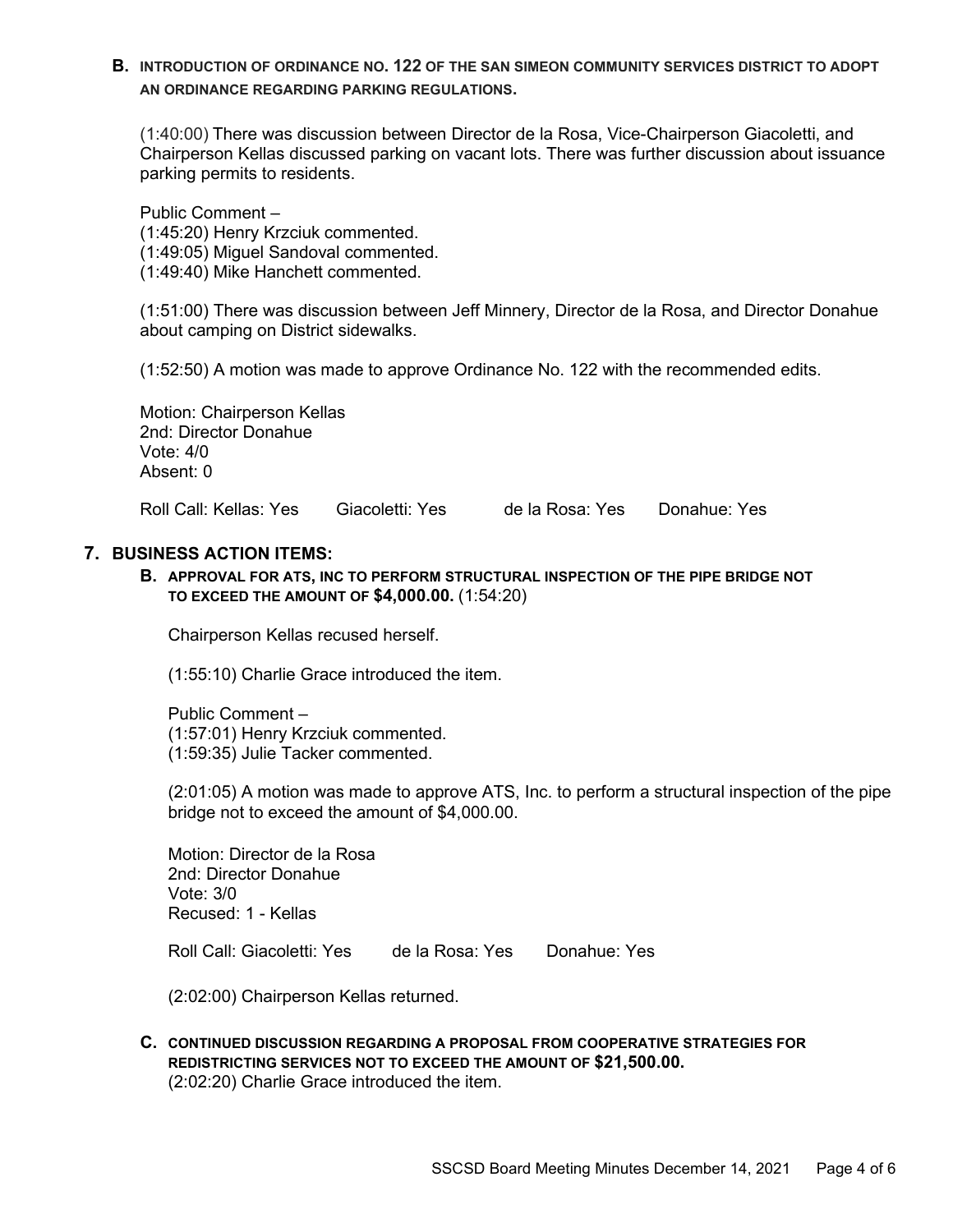(2:03:50) There was discussion between Director's Donahue, Director de la Rosa, Vice-Chairperson Giacoletti, and Jeff Minnery about the agenda item and the purpose of having the item on the agenda after a previous no-vote had occurred.

Public Comment – (2:08:50) Henry Krzciuk commented. (2:10:10) Mike Hanchett commented. (2:12:30) Julie Tacker commented.

(2:16:00) There was discussion about the timeline for implementation and the legal requirement for 4 public meetings to occur. There was conversation between the Board members about the proposal, agenda item language, and the process for putting the proposal item onto the January agenda.

(2:27:00) Michael Cruz commented.

(2:31:05) Direction was provided to allow Director Donahue to gather additional information about this matter so that it could be added to a future meeting agenda. A consensus was reached.

#### **D. ELECTION OF CHAIRPERSON AND VICE-CHAIRPERSON FOR THE 2022 CALENDAR YEAR.**

(2:31:49) A motion was made for Mary Giacoletti to continue as the Vice-Chairperson. (Kellas: 2nd: de la Rosa)

Public Comment – (2:32:20) Julie Tacker commented. (2:34:58) Henry Krzciuk commented. (2:38:30) Mike Hanchett commented.

(2:39:33) A motion was made to defer this item until there were five Board members present. (Donahue; no 2nd)

(2:40:26) Michael Cruz commented.

(2:41:05) A motion was made for Mary Giacoletti to continue as the Vice-Chairperson.

Motion: Chairperson Kellas 2nd: Director de la Rosa Vote: 4/0 Absent: 0

Roll Call: Kellas: Yes Giacoletti: Yes de la Rosa: Yes Donahue: Yes

(2:43:28) A motion was made for Gwen Kellas to continue as the Chairperson.

| Motion: Vice-Chairperson Giacoletti<br>2nd: Director de la Rosa |                 |                 |                  |
|-----------------------------------------------------------------|-----------------|-----------------|------------------|
| Vote: $3/0$<br>Abstain: 1                                       |                 |                 |                  |
| Roll Call: Kellas: Yes                                          | Giacoletti: Yes | de la Rosa: Yes | Donahue: Abstain |